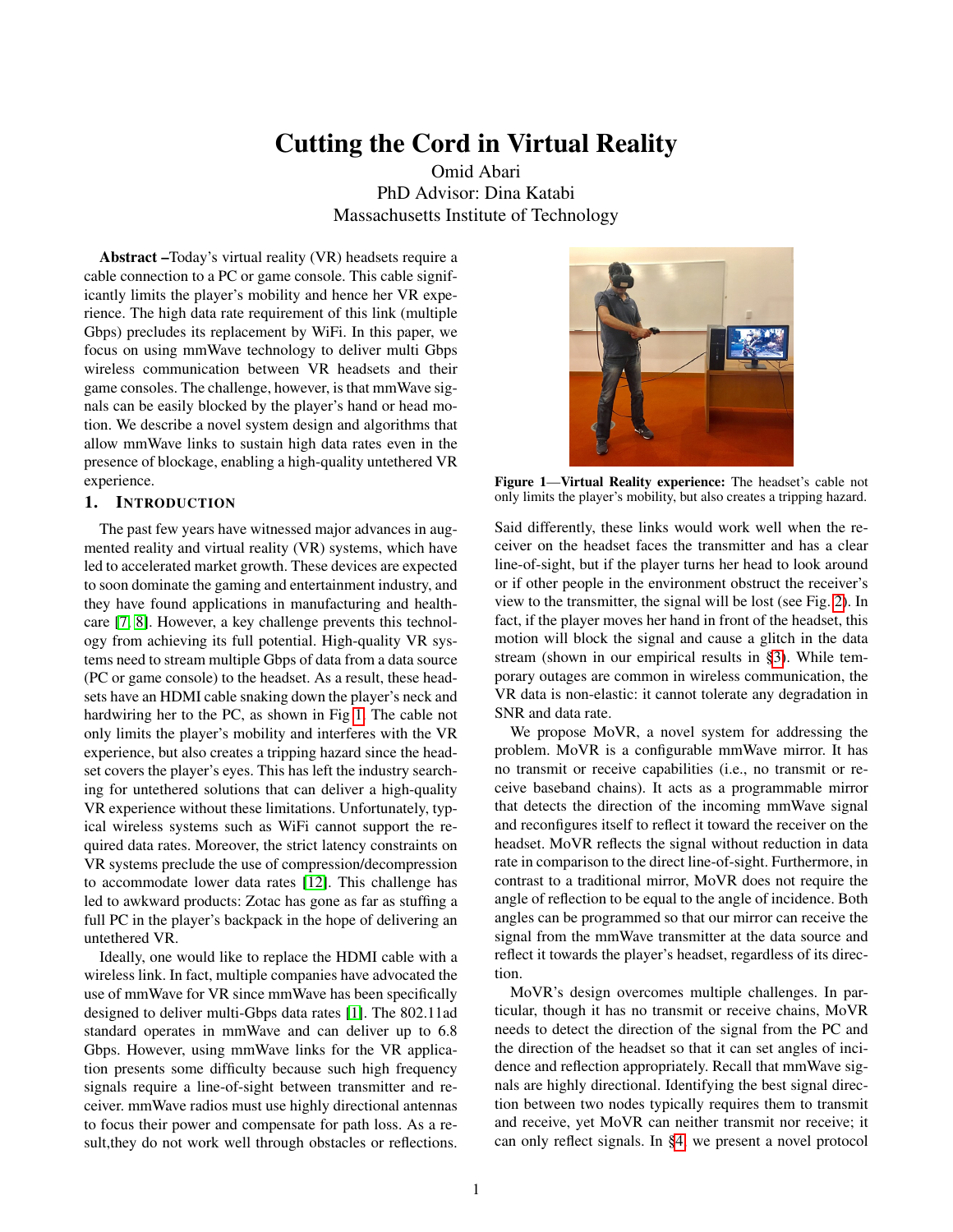that measures the direction along which a signal propagates using the backscatter principle, which works correctly even when one node has no transmit or receive capabilities.

Another challenge in designing MoVR stems from the leakage between the transmit and receive antennas. At a high level, MoVR works by capturing the RF signal on its receive antenna, amplifying it, and reflecting it using a transmit antenna. However, some of the signal reflected by MoVR is also received by its own receive antenna. This means that the output of the amplifier is fed back to the input of the amplifier. This creates a feedback loop that can cause the amplifier to saturate, thereby generating garbage signals. In [§4,](#page-2-0) we explain how MoVR solve this challenge by adapting its amplification gain to maximize the SNR while avoiding saturation.

We built a prototype of MoVR and evaluated its performance empirically. Our results show that MoVR allows mmWave links to sustain high data rates even in the presence of blockage, enabling a high-quality untethered VR experience.

# 2. RELATED WORK

(a) Virtual Reality: Existing VR systems can be divided into PC-based VR like Occulus Rift and HTC Vive, and Gear VR like systems by Samsung and Visus [\[4,](#page-4-4) [9\]](#page-4-5). PC-based VR systems leverage their computational horsepower to generate rich graphics that look realistic and support fast head motion, but they require an HDMI cable to connect the PC to the headset. Gear VR slides a powerful smart phone into the headset, eliminating the need for an external cable. Their mobility, however, is limited by the inability to support rich graphics that react to motion; their imagery tends to blur with motion [\[2\]](#page-4-6). There is a huge interest in untethered PC-based VR systems. Sulon proposed to equip the headset with an integrated computer [\[5\]](#page-4-7). Unfortunately, this would make the headset much larger and heavier, interfering with the user experience. Zotac advertises a mobile VR system where the user carries the PC in a backpack. Finally, Google has recently announced that their next VR headset will be wireless, but has not provided any details of the design or the release date [\[10\]](#page-4-8).

(b) mmWave Communications: Much past work on mmWave communication addresses *static links*, such as those inside a data center [\[16,](#page-4-9) [19,](#page-4-10) [14\]](#page-4-11), where there is a lineof-sight path between the transmitter and receiver. Some past work looks at mobile links for cellular networks or wireless LANs [\[17,](#page-4-12) [20,](#page-4-13) [11\]](#page-4-14). Most of these solutions assume line-ofsight connectivity, though some of them do consider scenarios in which the line-of-sight between transmitter and receiver is blocked. However, since they target elastic applications, their solution switches the directional antenna to the best reflected path, which typically has a much lower SNR (see Fig. [3\)](#page-1-2). In contrast, our VR application is non-elastic and cannot tolerate reduction in its SNR and data rate. Finally, the work in [\[19\]](#page-4-10) has proposed a form of mmWave mirror to reflect an RF signal off the ceiling of a data cen-



<span id="page-1-0"></span>Figure 2—Blockage Scenarios: As the user moves her head or hand, the line-of-sight path between the AP and the headset's receiver can be blocked, resulting in a drop in SNR and data rate.



<span id="page-1-2"></span>Figure 3—Blockage impact on data rate. The SNR and data rate for different scenarios: line-of-sight (LOS) without any blockage, LOS with different blockages, and non-line-of-sight (NLOS). Blocking the signal results in a significant drop in SNR and causes the system to fail to support the data rate required by VR.

ter. Their approach, however, covers the ceiling with metal. Such a design is unsuitable for home applications and cannot deal with player mobility.

#### <span id="page-1-1"></span>3. BLOCKAGE PROBLEM

The key challenge in using mmWave links for VR applications is that they may be easily blocked by a small obstacle such as the player's hand. This is a side effect of highly directional antennas, which mmWave radios must use to focus their power and compensate for path loss. Below, we investigate the impact of blocking the direct line-of-sight on mmWave SNR and data rates. To do so, we attach a mmWave radio to an HTC PC-based VR system and another one to the headset (see [§5](#page-3-0) for hardware details). We conduct experiments in a  $5m \times 5m$  office. We place the headset in a random location that has a line-of-sight to the transmitter, and measure the SNR at the headset receiver. We then block the lineof-sight and measure the SNR again. We consider different blocking scenarios: blocking with the player's hand, blocking with the player's head, and blocking by having another person walk between headset and the transmitter. We repeat these measurements for multiple different locations. Fig. [3](#page-1-2) shows the results of this experiment, where the top graph shows the SNR and the bottom graph shows the data rate. The SNRs are measured empirically and the corresponding data rates are computed by substituting the SNRs measurements into standard rate tables based on the 802.11ad modulation and code rates [\[3,](#page-4-15) [6\]](#page-4-16). The first bar in Fig. [3](#page-1-2) shows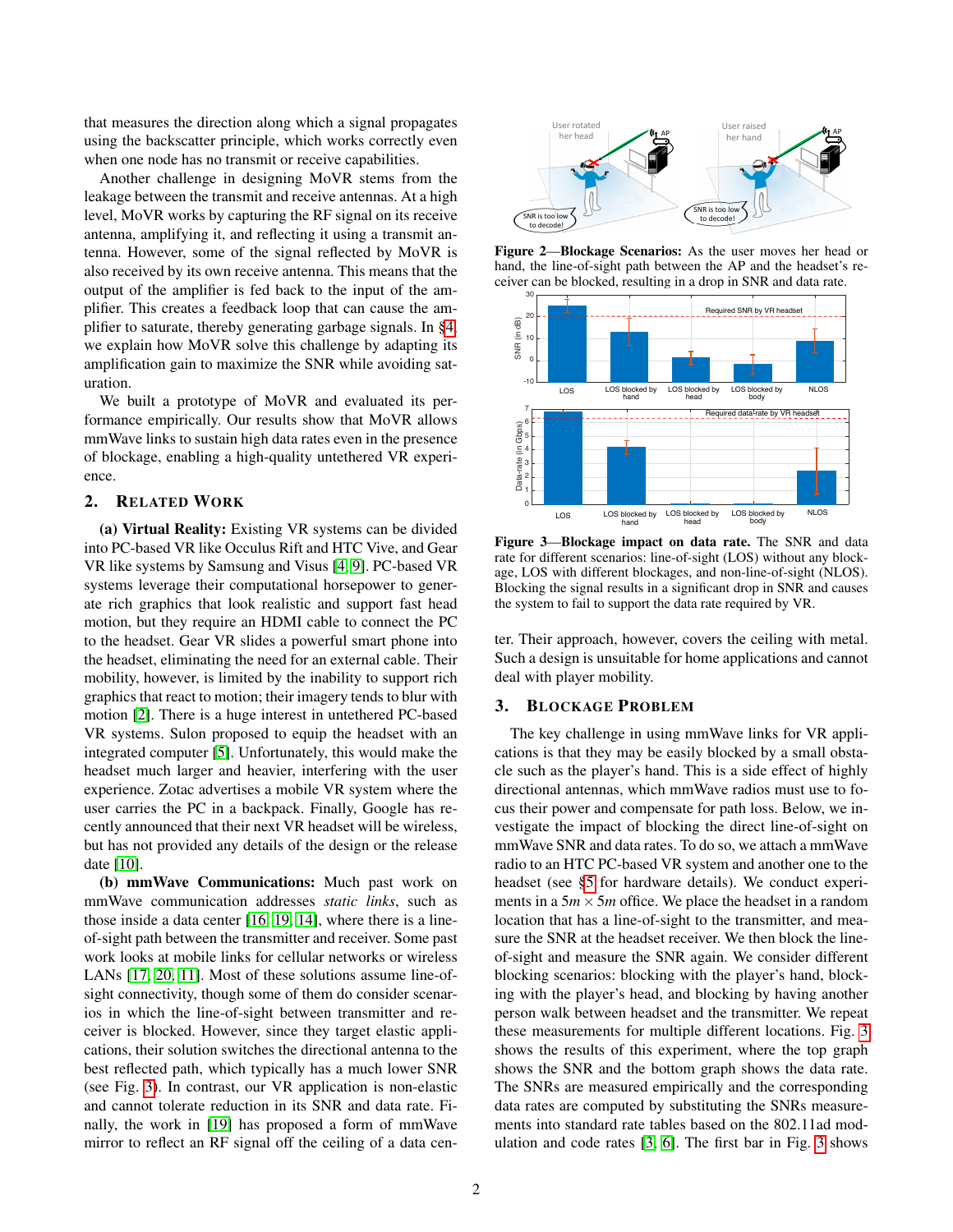that, in the absence of blocking, the mean SNR is 25dB and the resulting data rate is almost 7 Gbps, which exceeds the needs of the our VR system. Bars 2, 3, and 4 in the figure correspond to different blocking scenarios. They show that even blocking the signal with one's hand degrades the SNR by more than 14 dB and causes the data rate to fail to support the VR application.

Note that one cannot solve the blockage problem by putting another antenna on the back of the headset, since both antennas may get blocked by the player's hands or body, or by people in the environment.

One naïve solution to overcome this challenge is to deploy multiple mmWave APs in the room to guarantee that there is always a line-of-sight between the transmitter and the headset receiver. Such a solution requires extending many HDMI cables in the environment to connect each AP to the PC. However, this defeats the purpose of a wireless design because it requires enormous cabling complexity. Further, requiring multiple full-fledged mmWave transceivers will significantly increase the cost of VR systems.

Another option would be to rely on non-line-of-sight paths –i.e., the signal reflections from walls or other objects in the environment. Specifically, both transmitter and headset receiver can direct their signal beams toward a wall and rely on the reflection from the wall. In fact, this is how current mmWave systems work. Unfortunately, non-line-ofsight paths typically have much higher attenuation than the line-of-sight path due to the fact that walls are not perfect reflectors and therefore scatter and attenuate the signal significantly.

To confirm, we repeat the measurements for all blocking scenarios, but instead of trying to receive the signal along the blocked direct path, we sweep the mmWave beam on the transmitter and receiver in all directions. We try every combination of beam angle for both transmitter and receiver antennas, with 1 degree increments. We ignore the direction of the line-of-sight and note maximum SNR across all nonline-of-sight paths. The last bar in Fig. [3](#page-1-2) shows the results for this experiment. It shows that when transmitter and receiver have to use a non-line-of-sight path, the SNR drops by 16dB on average. The figure also shows that this reduction in SNR causes the data rate to fail to support the VR application.

## <span id="page-2-0"></span>4. MOVR

MoVR is a programmable mmWave mirror that can control both the angles of incidence and reflection. Fig. [4](#page-3-1) shows a basic diagram of the circuit and a picture of our prototype. Specifically, each MoVR device consists of two directional antennas, connected via a variable-gain amplifier. Each antenna in MoVR is a phased-array. Because mmWave signals have very small wavelength, we can build a highly directional antenna by packing multiple antenna elements into an array, and controlling the phase of each element using an analog component called a phase shifter. The result is a small antenna (half the size of a credit card) that focuses the signal into a narrow beam, which we can steer in any direction by changing the control input of the phase shifters. This beam steering is done electronically in sub micro-seconds.

One or more MoVR mirrors can be installed in a room by sticking them to the walls. As shown in Fig. [5,](#page-3-2) each MoVR mirror focuses its receive beam (angle of incidence) on the mmWave radio connected to the PC, which we call the mmWave AP. MoVR focuses its transmit beam toward the mmWave radio on the headset. MoVR has a bluetooth link with the AP to exchange control information.

For MoVR to reflect the VR signal from the AP to the headset, it needs to address two key design questions: how does MoVR identify the correct direction to align its transmit and receive beams (i.e., its angles of incidence and reflection)? and how does MoVR chose the optimal amplification gain that maximizes the SNR at the headset? Below, we explain these two challenges and provide solutions.

# 4.1 How does MoVR find the correct angles of incidence and reflection?

To deliver the signal from the AP to the headset, MoVR needs to align its receive antenna beam towards the AP and its transmit antenna beam towards the headset. We will focus on estimating the direction along which signal propagates from the AP to the MoVR mirror – i.e., the angle of incidence. An analogous process can be used to estimate the direction from MoVR's mirror to the headset.

The mmWave literature has a few papers that propose techniques for finding the the best beam alignment between two nodes [\[18,](#page-4-17) [15\]](#page-4-18). Unfortunately, we cannot use these schemes since they require the both nodes to transmit and/or receive signals, while MoVR can neither transmit nor receive; it can only reflect signals.

Thus, MoVR delegates to the AP the task of measuring the best incidence angle, which the AP can then communicate to the MoVR mirror via bluetooth. During this estimation process, the AP transmits and MoVR tries to reflect the signal back to the AP itself (instead of reflecting it to the headset) to allow it to measure the best angle. MoVR, however, does not yet know the direction of the AP. So it has to try various angles and let the AP figure out the direction that maximizes the SNR.

Thus, our algorithm works as follows. It first sets the mirror's receive and transmit beams to the same direction, say  $\theta_1$ , and sets the AP's receive and transmit beams to the same direction, say  $\theta_2$ . Then it tries every possible combination of  $\theta_1$  and  $\theta_2$  while the AP is transmitting a signal and measuring the power of reflected signal (from the MoVR mirror). The  $\theta_1$  and  $\theta_2$  combination which gives the highest reflected power corresponds to the angles for best alignment of the AP's transmit beam and the mirror's receive beam. Note that the angle of incidence is measured once at installation. The angle of reflection is first measured once at start-up. Then during use, the headset tracks the SNR and can trigger a new measurement if the SNR begins to degrade. However, MoVR does not need to repeat the full angle measurement process. Because the VR system constantly tracks the headset's po-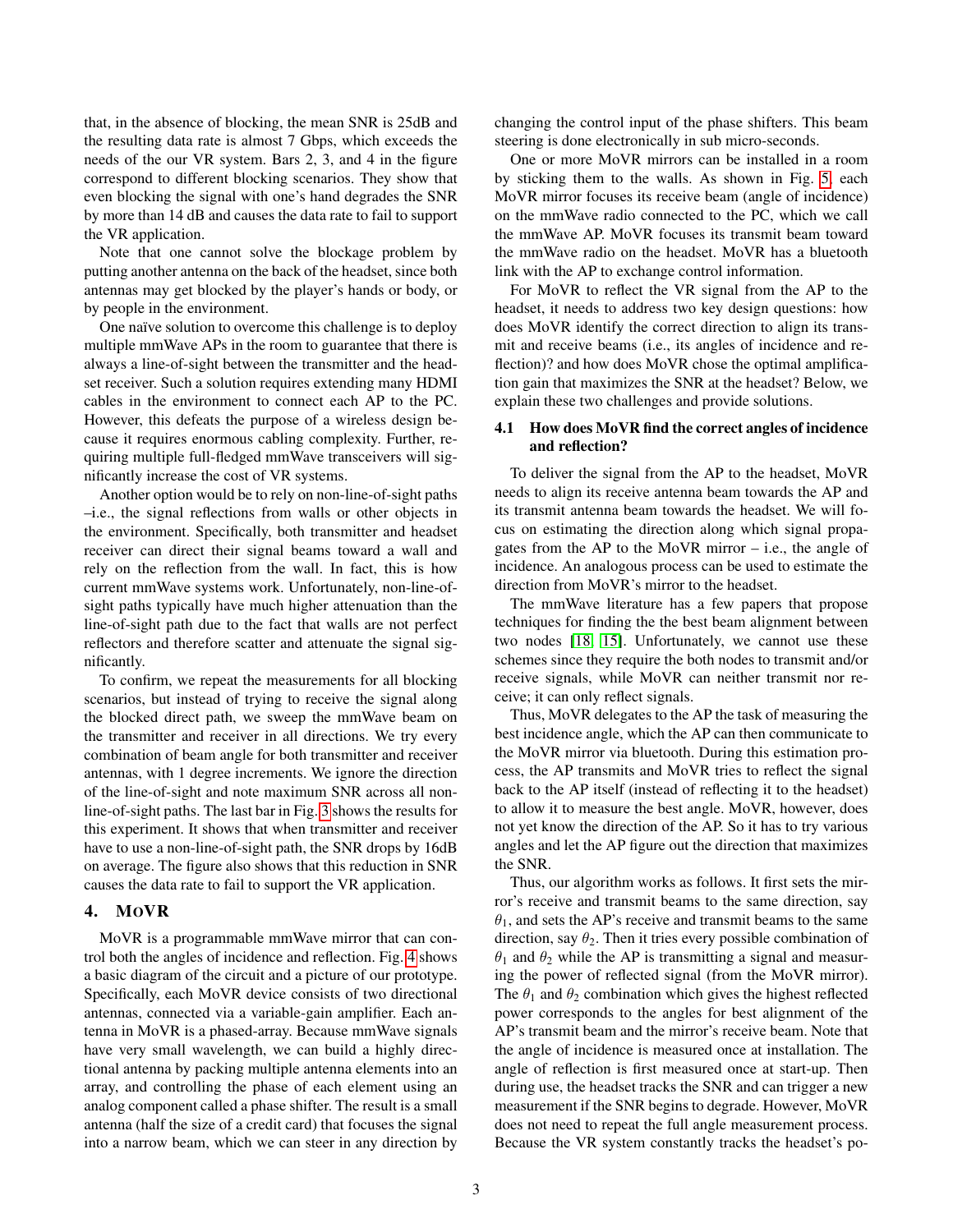

Figure 4—MoVR programmable mmWave mirror: (a) the implementation and (b) the block diagram of the MoVR mirror.

<span id="page-3-1"></span>

<span id="page-3-2"></span>Figure 5—MoVR's setup: The PC is connected to a mmWave AP and the headset is equipped with a mmWave receiver. In the case of a blockage (ex. user turns her head), the AP steers its beam towards the MoVR mirror. The mirror amplifies the signal and reflects it toward the headset.

sition, we can simply leverage this information to determine the best angle.

#### 4.2 How does MoVR find the optimal amplifier gain?

To achieve the best performance, MoVR needs to chose the amplifier gain that maximizes the SNR it delivers to the headset. On one hand, we would like to amplify the signal a lot, but on the other hand, the amplification gain cannot be more than the leakage from mirror's transmit antenna to its receive antenna. This limitation stems from the fact that if the amplification gain goes higher than the leakage, the amplifier will become saturated and generate garbage signals at its output.

To avoid this saturation, the mirror needs to measure the leakage and then set the amplification gain lower than the leakage. The leakage, however, varies as the directions of the transmit and receive beams change at the mirror. Our Results show that the leakage variation can be as high as 20dB.

The variation of the leakage, and the fact that the amplifier gain must always be set lower than the leakage, creates a need for an adaptive algorithm that reacts to the leakage in real time and adjusts the amplifier gain accordingly.

Our solution exploits a key characteristic of amplifiers: amplifiers draw significantly higher current (from a DC power supply) as they get close to saturation mode, compared to during normal operation [\[13\]](#page-4-19). Therefore, we can detect if the amplifier is getting close to saturation mode by monitoring the current consumption from the power supply. Thus, our gain control algorithm works as follows. It sets the amplifier gain to the minimum, then increases the gain, step by step, while monitoring the amplifier's current consumption. The algorithm continues increasing the gain until



<span id="page-3-3"></span>Figure 6—Beam Alignment Accuracy: The angle estimated by MoVR (blue) versus the ground truth angle (red).

the current consumption suddenly goes high. This indicates that the amplifier is entering saturation mode. The algorithm keeps the amplification gain just below this point.

# <span id="page-3-0"></span>5. EMPIRICAL EVALUATION

We have built a prototype of MoVR using off-the-shelf components as shown in Fig. [4.](#page-3-1) We equip the HTC VIVE VR headset with a mmWave receiver, and the VR PC with a mmWave AP. We evaluate MoVR in a  $5m \times 5m$  room with standard furniture, in both line-of-sight and non-line-of sight scenarios.

#### 5.1 Beam Alignment Accuracy

In this experiment, we aim to evaluate MoVR's ability to find the best beam alignment between the AP and the mirror. We place the AP next to the PC in our testbed. We then place the MoVR mirror at a random location and orientation in our testbed and estimate the angle which provides the best beam alignment between it and the AP using the method described in [§4.](#page-2-0) We repeat the experiment for 100 runs, changing the mirror's location and orientation for each. We compare this to the ground truth angle, calculated from the locations of the AP and mirror. We use a Bosch GLM50 laser distance measurement tool to measure these locations to within a few millimeters.

Fig. [6](#page-3-3) plots the estimated angle versus the actual angle. The figure shows that MoVR's algorithm estimates the angle of arrival of the signal (i.e. incident angle) to within 2 degrees of the actual angle. Note that since the beam-width of our phased array is ∼10 degrees, such small error in estimating the angle results in a negligible loss in SNR.

# 5.2 SNR Performance

A key promise of MoVR is that it can address the blockage problem. To verify this, we place the AP in one corner of the room and the mirror in the opposite corner. We place the headset at a random location and orientation. The AP transmits packets consisting of OFDM symbols and the headset's receiver receives these packets and computes the SNR. We perform the experiment for 20 runs, changing the location and orientation of the headset for each. We repeat each run for three scenarios:

• *No-Blockage:* In this scenario, there is a clear, direct path between the AP and the headset receiver. The AP and